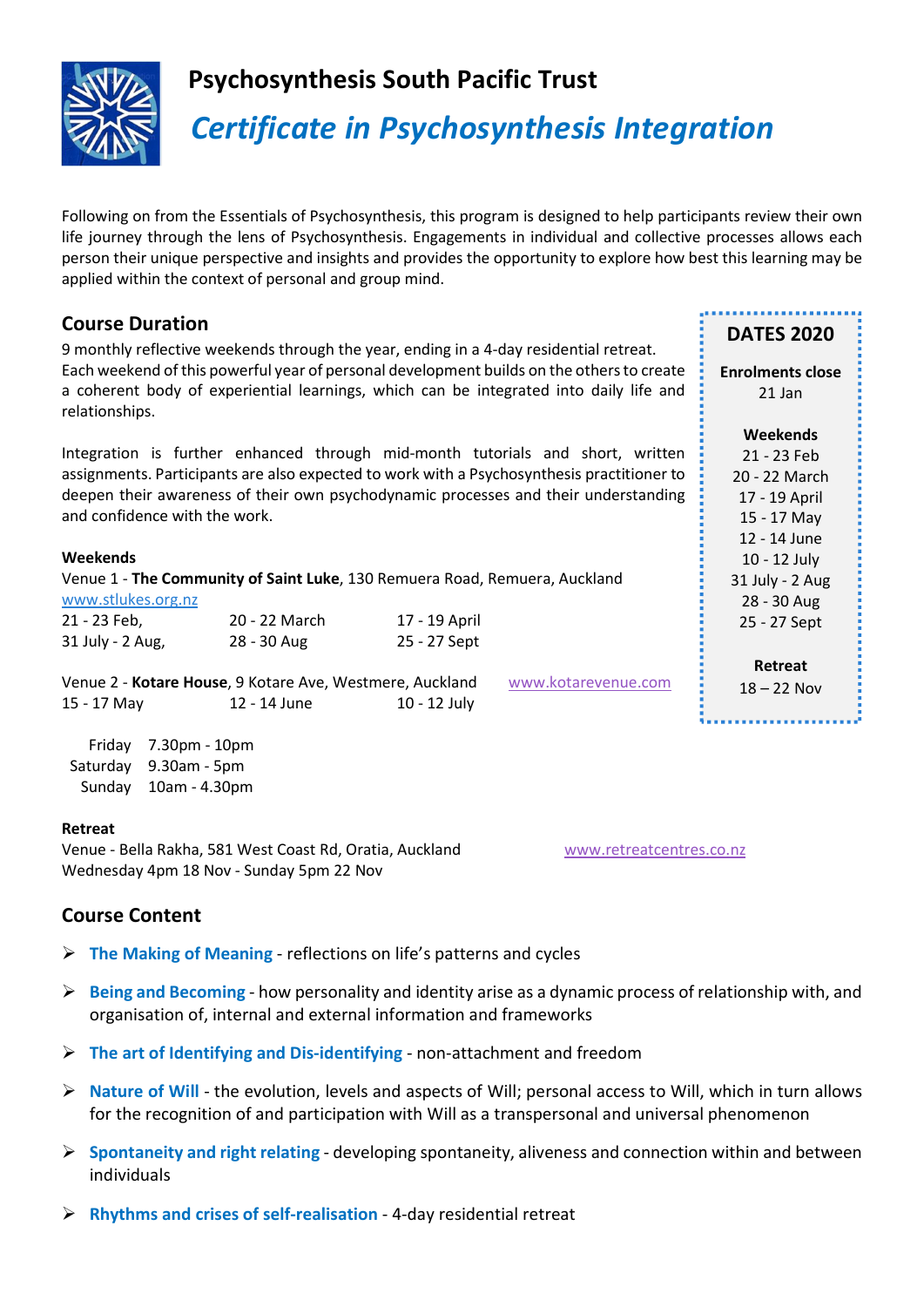## Facilitator

The Certificate of Psychosynthesis Integration will be led by a senior psychosynthesis facilitator, who may be joined by other experienced tutors and/or apprentice tutors.

## Admission Criteria

- Completion of the 6 day "Essentials of Psychosynthesis" course
- Sufficient self-capacity and maturity to manage the intensive nature of the course
- Ability to safely participate in individual projects and group activities
- Sufficient oral and written language skills to communicate effectively
- No medical conditions and/or medications that could interfere with the completion of this course
- Have completed the online enrolment form and paid the required deposit by 21 January 2020

### Course Fees

| Total Fees               | \$5,995 |
|--------------------------|---------|
| 4-day overnight retreat  | \$995   |
| 9 weekend class sessions | \$5,000 |

#### COUNSELLING

In addition, students will be required to undertake 25 hours of personal counselling (at own cost) with a Psychosynthesis practitioner of their choosing. Sessions are to be spaced out over the year and completed by 30 November 2020.

#### DEPOSIT To secure your place, please make a \$995 deposit to: Psychosynthesis South Pacific Trust – 38 9019 0487577 00 Reference: your surname / integration

## \*\*\* ENROLMENTS CLOSE - 21 January 2020 \*\*\*

#### PAYMENTS

The remaining course fees are payable in 10 equal monthly instalments of \$500 due on the 20th of each month (Feb - Nov).

| deposit                  | 21 Jan  | \$995   |
|--------------------------|---------|---------|
| 1                        | 20 Feb  | \$500   |
| $\overline{\mathcal{L}}$ | 20 Mar  | \$500   |
| 3                        | 20 Apr  | \$500   |
| 4                        | 20 May  | \$500   |
| 5                        | 20 June | \$500   |
| 6                        | 20 July | \$500   |
| 7                        | 20 Aug  | \$500   |
| 8                        | 20 Sept | \$500   |
| 9                        | 20 Oct  | \$500   |
| 10                       | 20 Nov  | \$500   |
| ΤΟΤΑL                    |         | \$5,995 |

CANCELLATIONS - If you should decide to cancel your enrolment, your deposit is refundable up until 21 January 2020, less admin fee \$50.